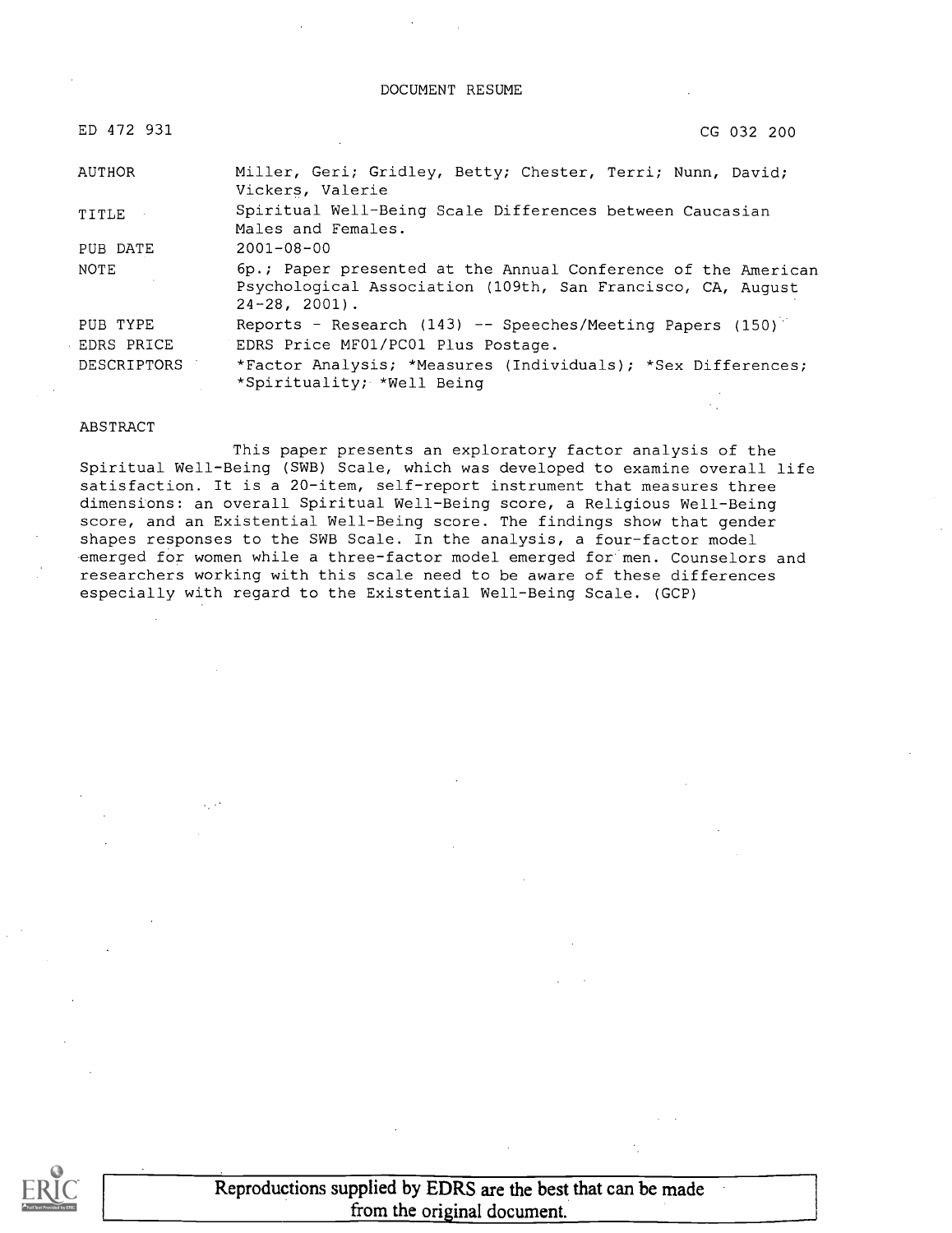### Running head: Gender Differences

Spiritual Well-Being Scale Differences

between Caucasian Males and Females

Geri Miller

Betty Gridley

Appalachian State University

Ball State University

Terri Chester

David Nunn

Valerie Vickers

#### Appalachian State University

U.S. DEPARTMENT OF EDUCATION Office of Educational Research and Improvement EDUCATIONAL RESOURCES INFORMATION CENTER (ERIC)

This document has been reproduced as received from the person or organization originating it.

Minor changes have been made to improve reproduction quality.

Points of view or opinions stated in this document do not necessarily represent official OERI position or policy.

PERMISSION TO REPRODUCE AND DISSEMINATE THIS MATERIAL HAS BEEN GRANTED BY

 $G.M...$ 

TO THE EDUCATIONAL RESOURCES INFORMATION CENTER (ERIC) 1



ED 472 931

# BEST COPY AVAILABLE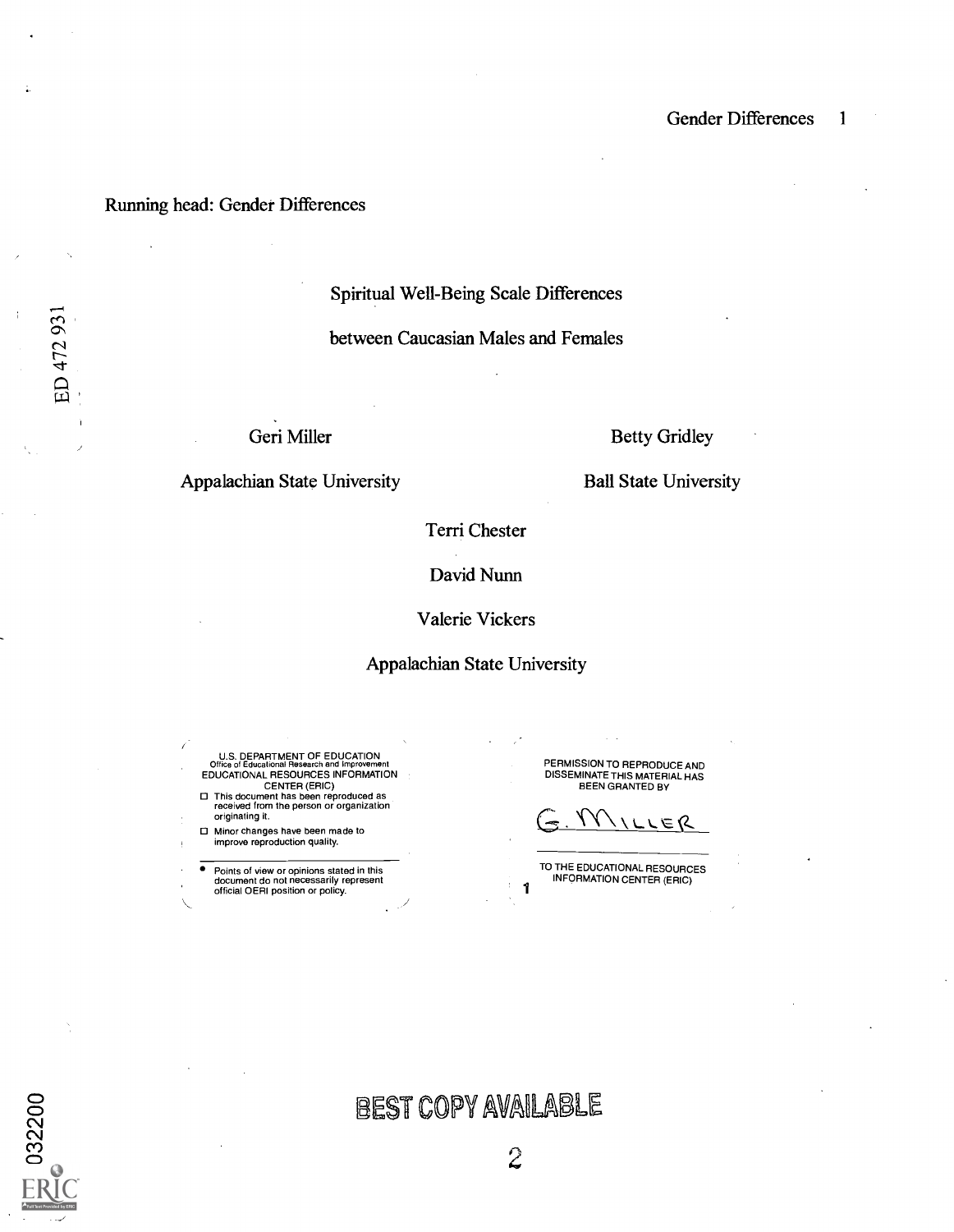### Statement of the Problem

The SWB Scale was developed to examine overall life satisfaction (Paloutzian & Ellison, 1979). It is a 20-item, self-report instrument that measures three dimensions: an overall Spiritual Well-Being score (SWB, 20 items), a Religious Well-Being score (RWB, 10 items), and an Existential Well-Being score (EWB, 10 items). Items are rated on a 6-point scale ranging from strongly agree to strongly disagree with half of the items reversed in wording to reduce response bias.

The SWB has been used to study a variety of groups (Bufford, Paloutzian, & Ellison, 1991) and has shown test-retest reliaibilites of 4, 6, and 10 week intervals ranging from .73-.99 for the scales (Bufford, Paloutzian, & Ellison, 1991). In terms of validity, Ellison (1983) demonstrated through factor analysis that all items.loaded on three factors: RWB on factor one and EWB on sub-factors two and three (life direction and life satisfaction).

Hall, Tisdale, and Brokaw (1994) recommended that the factor structure of the scale be clarified. No research has been done with regard to the impact of gender on the scale. In this study, exploratory factor analysis was conducted to determine the validity of the Spiritual Well-Being Scale (SWB) with regard to gender differences. Because previous research (Miller, Fleming, & Brown-Anderson, 1998) found an impact of ethnicity with regard to the scale, ethnicity was controlled for in this study by only examining Caucasians.

#### Procedure

In this study, exploratory factor analysis was conducted. The sample was made up of 98 Caucasian males and 127 Caucasian females who were undergraduate students in a Southeastern United States university. Subjects took the SWB Scale as a part of their university classes. The



З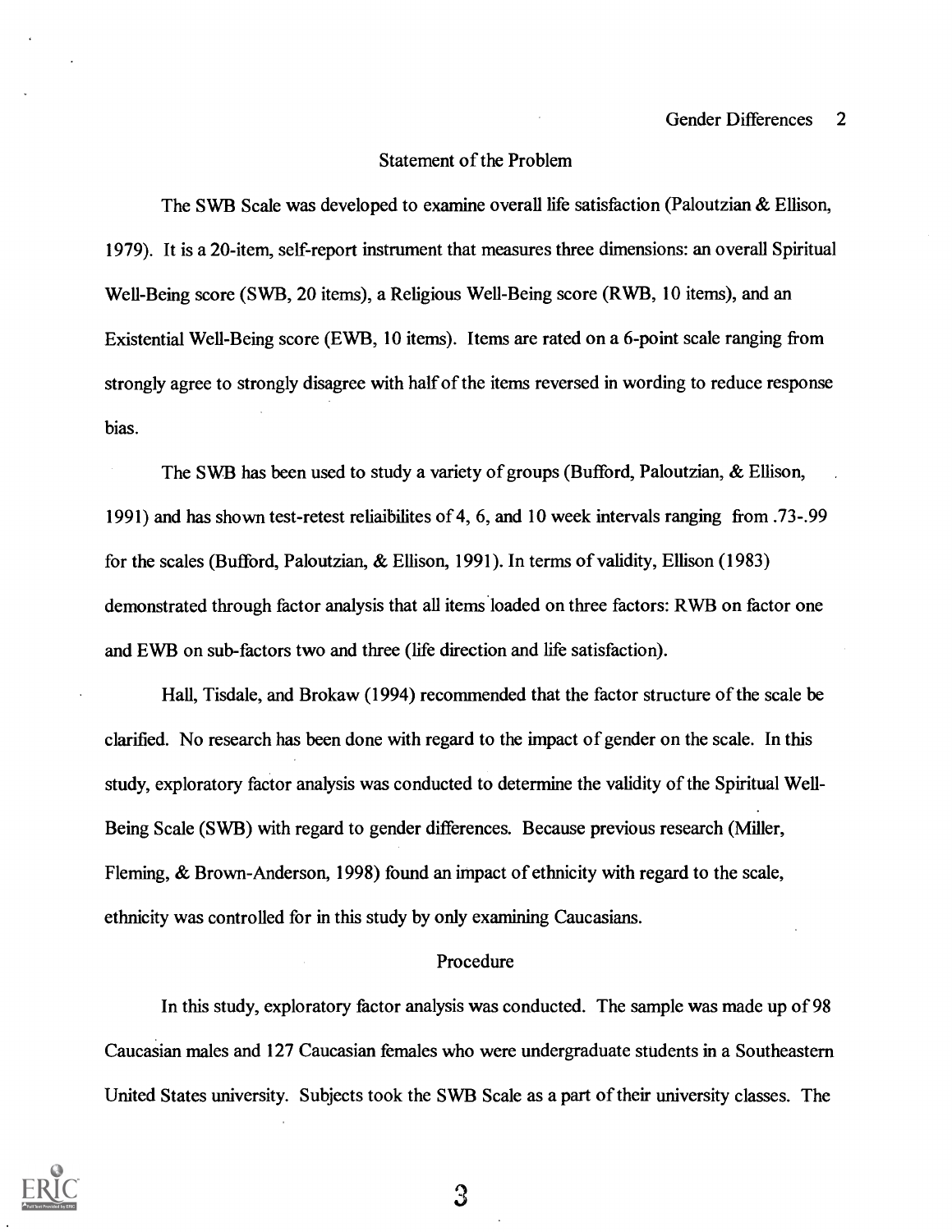mean age was 21.74 with a standard deviation of 5.18.

#### **Results**

Because no research has been done on the impact of gender on the SWB Scale, exploratory factor analysis was used to examine scale factors according to gender. A four-factor model (Religious Well-Being, Future, Meaning/purpose, Life Satisfaction) emerged for women rather than the original two-factor structure (Religious Well-Being, Existential Well-Being) as proposed by the scale's authors (Paloutzian & Ellison, 1982). For women, four factors emerged with eigenvalues of greater than or equal to one that accounted for 67% of the variance. All of the Religious Well-Being Scale items loaded on one factor, but the Existential Well-Being items loaded on three factors. The three EWB factors were: Future, Meaning/purpose, Life Satisfaction).

A three-factor model (Religious Well-Being, Meaning/purpose, Life Satisfaction) emerged for men rather than the original two-factor structure (Paloutzian & Ellison, 1982). For men, three factors emerged with eigenvalues greater than or equal to one that accounted for 60% of the variance. All but one of the Religious Well-Being Scale items loaded on one factor. The one RWB item that loaded with the EWB items was "I have a personally meaningful relationship with God." This item loaded with one of the two EWB factors, Meaning/purpose. The other EWB factor was Life Satisfaction.

#### **Conclusions**

The findings show that gender shapes responses to the SWB Scale. In the exploratory factor analysis, a four-factor model emerged for women while a three-factor model emerged for men. Counselors and researchers working with this scale need to be aware of these differences



4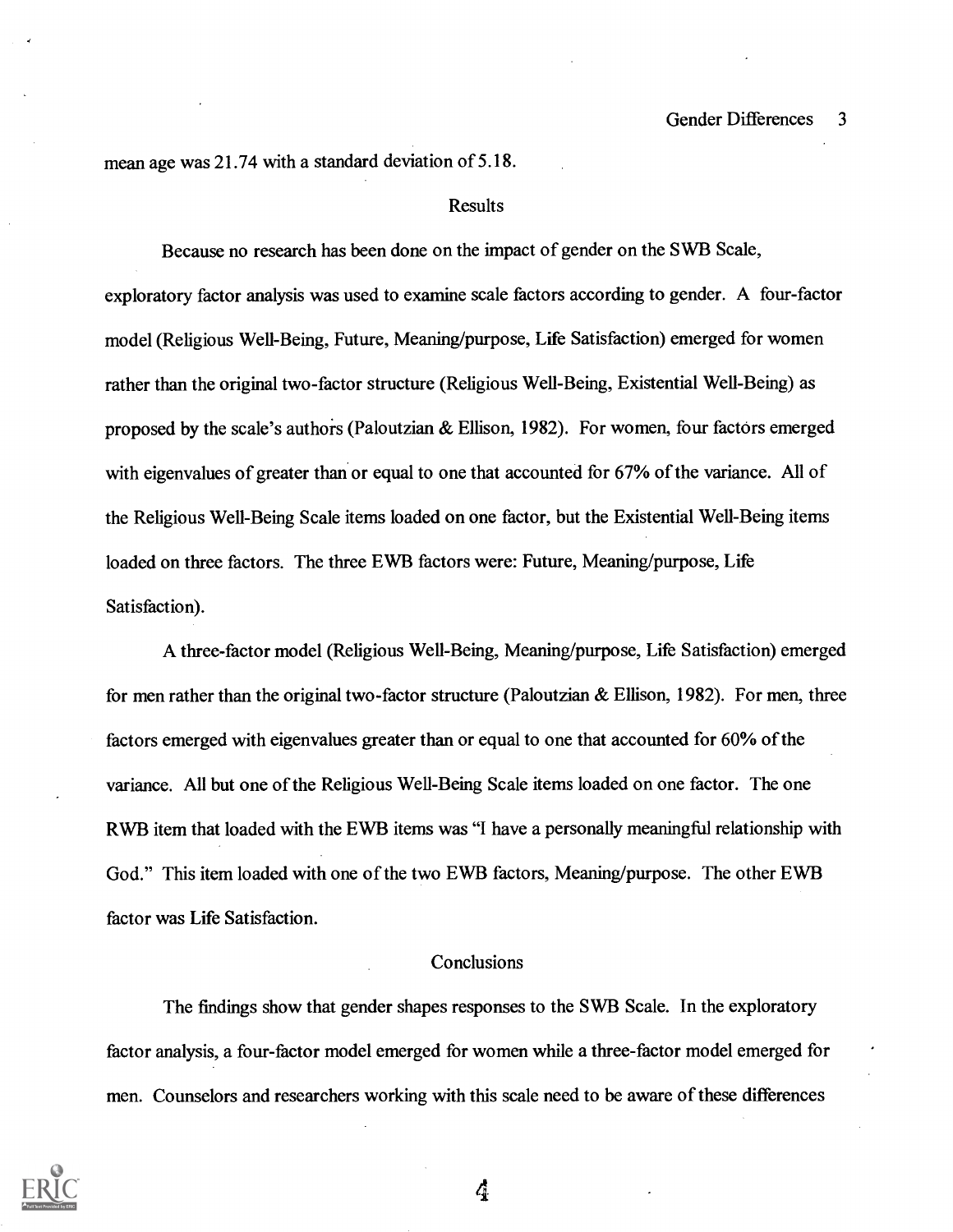especially with regard to the Existential Well-Being Scale.

In terms of the Existential Well-Being Scale, women appear to distinguish a futuristic perspective from Meaning/purpose and Life Satisfaction while this aspect of the future is fused with Meaning/purpose and Life Satisfaction for men. Women, then, may separate existential wellbeing into a time frame of present and future while men may make no distinction with regard to the future as it relates to the meaning/purpose and life satisfaction of their lives. For men, the future focus may be imbedded in the fabric of their life's meaning/purpose and satisfaction. The critical aspect of meaning/purpose for males in terms of their existential well-being may be supported by the RWB item included with the EWB factors for males that included a meaningful relationship with God.

Further research needs to be done with regard to gender to clarify its impact on the SWB Scale. Factors such as age, because of the possible study limitation of the young age of the sample, need to be considered in their interaction with gender in future research also.



 $5\overline{)}$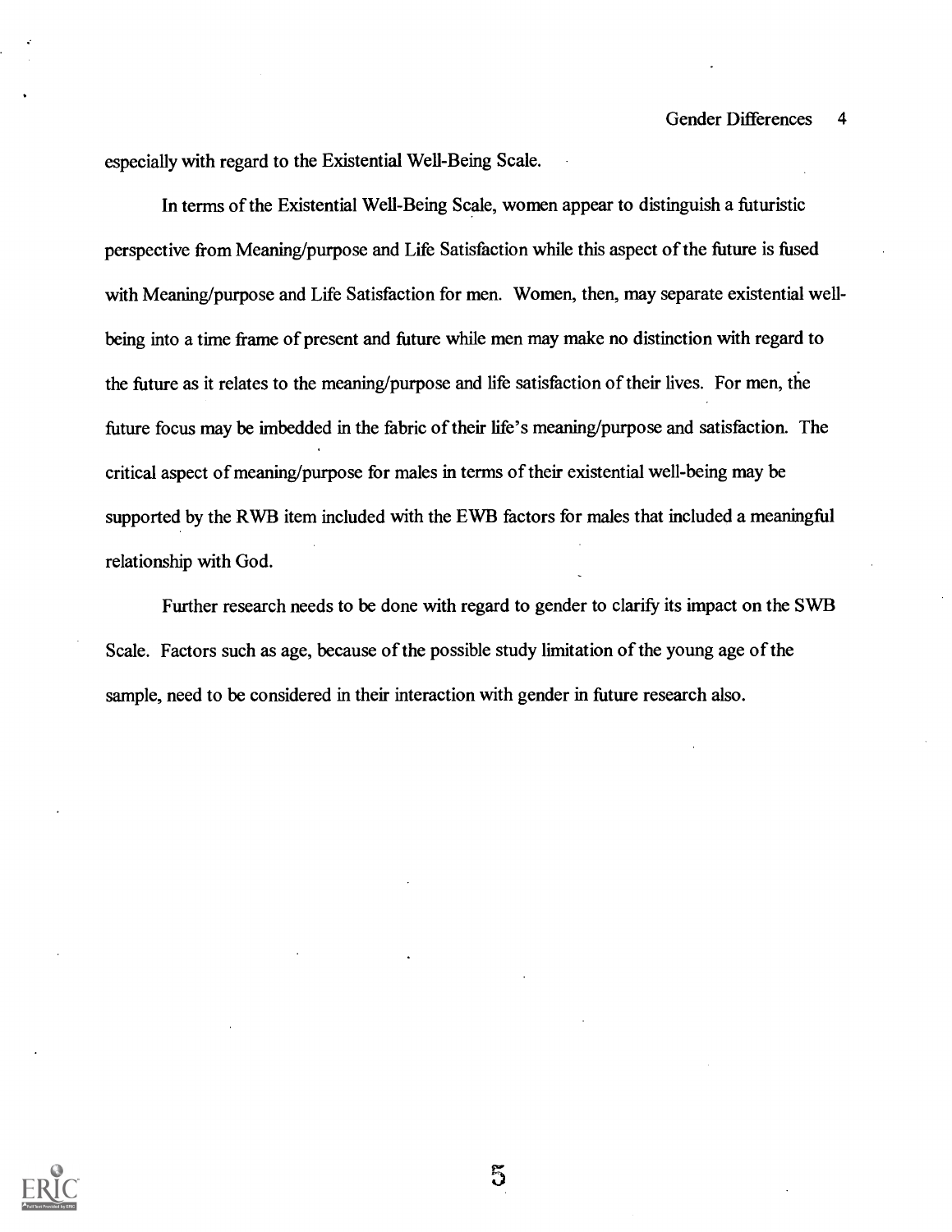#### References

Bufford, R.K., Paloutzian, R. F., & Ellison, C. W. (1991). Norms for the Spiritual Well-Being Scale, Journal of Psychology and Theology, 19, 56-70.

Ellison, C. W. (1983). Spiritual well-being: Conceptualizations and measurement, Journal of Psychology and Theology, 11., 330-340.

Hall, T. W., Tisdale, T. C., & Brokaw, B. F. (1994). Assessment of religious dimensions in Christian clients: A review of selected instruments for research and clinical use. Journal of Psychology and Theology, 22, 395-421.

Miller, G., Fleming, W., & Brown-Anderson, F. (1998). Spiritual well-being scale ethnic differences between Caucasians and African-Americans. Psychology & Theology, 26, 358-364.

Paloutzian, R. F., & Ellison, C. W. (1979, August). Developing a measure of spiritual well-being. Paper presented at the American Psychological Association, New York, NY.

Paloutizian, R. F., & Ellison, C. W. (1982). Loneliness, spiritual well-being and quality of life. In L. A. Peplau & D. Perlman (Eds.), Loneliness: A sourcebook of current theory, research, and therapy. New York: Wiley Interscience.